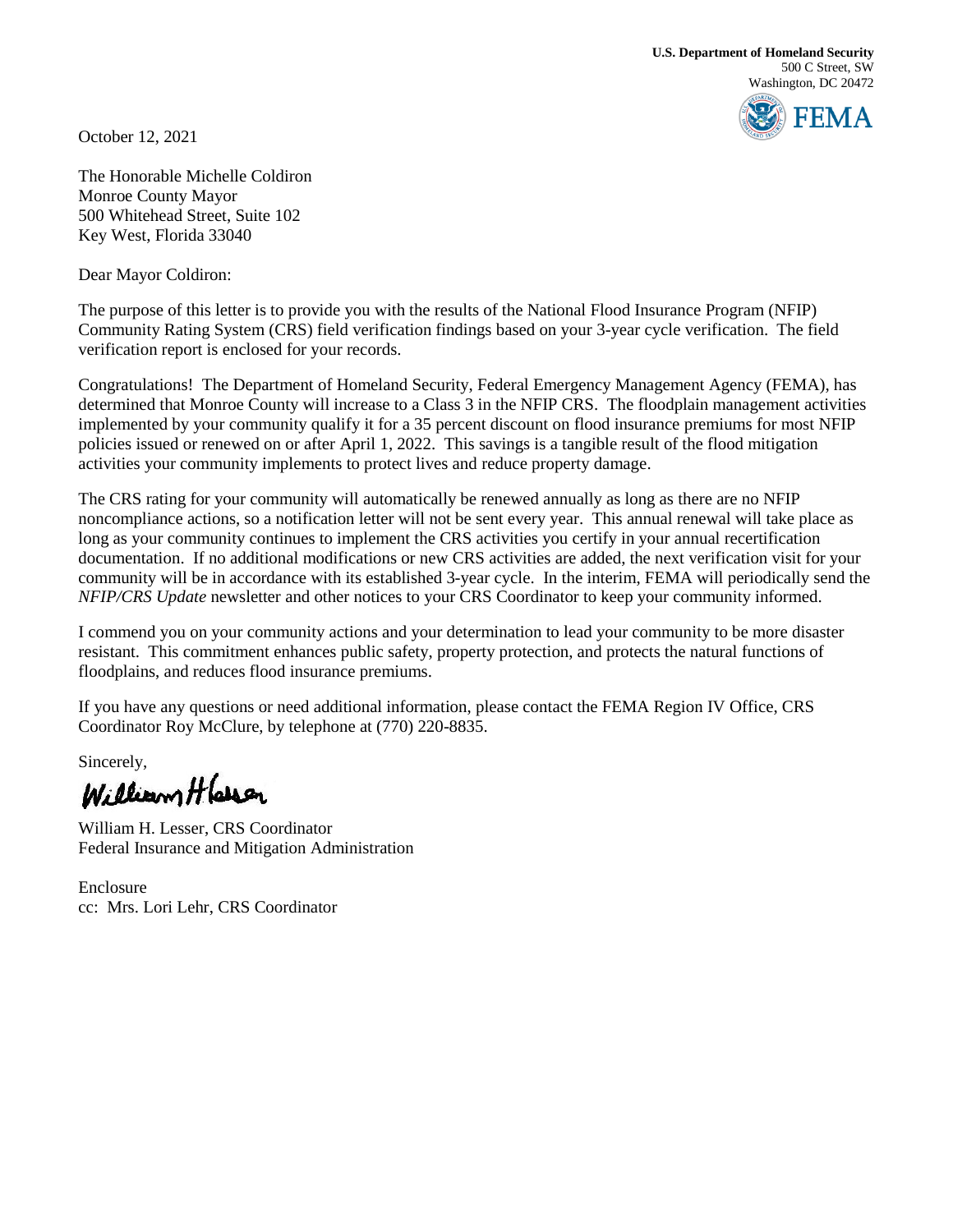

**C**OMMUNITY **R**ATING **S**YSTEM

# **Monroe County, FL Verified Class 3**

NFIP Number: 125129 Cycle

Date of Verification Visit: August 31, 2020

This Verification Report is provided to explain the recommendations of Insurance Services Office, Inc. (ISO) to DHS/FEMA concerning credits under the Community Rating System (CRS) for the above named community.

A total of 3592 credit points are verified which results in a recommendation that the community improve from a CRS Class 5 to a CRS Class 3. The community has met the Class 3 prerequisite with a Building Code Effectiveness Grading Schedule (BCEGS) Classification of 3/3. The following is a summary of our findings with the total CRS credit points for each activity listed in parenthesis:

**Activity 310 – Elevation Certificates:** The Building Department maintains elevation certificates for new and substantially improved buildings. Copies of elevation certificates are made available upon request. (38 points)

**Activity 320 – Map Information Service:** Credit is provided for furnishing inquirers with basic flood zone information from the community's latest Flood Insurance Rate Map (FIRM). Credit is also provided for the community furnishing additional FIRM information and natural floodplain functions. The service is publicized annually and records are maintained. (70 points)

**Activity 330 – Outreach Projects:** Credit is provided for informational outreach projects, general outreach projects, and targeted outreach projects. These projects are disseminated annually. Credit is also provided for having a pre-flood plan for public information. Credit is enhanced by having a Program for Public Information (PPI), and by having the information disseminated by stakeholders outside the local government. (350 points)

**Activity 340 – Hazard Disclosure:** Credit is provided for state regulations requiring disclosure of flood hazards. Real estate agents provide a brochure advising prospective buyers about insurance and checking property flood hazards. Credit is enhanced by having a PPI. (22 points)

**Activity 350 – Flood Protection Information:** Documents relating to floodplain management are available in the reference section of the Monroe County Library. Credit is also provided for floodplain information displayed on the community's website. Credit is enhanced by having a PPI. (95 points)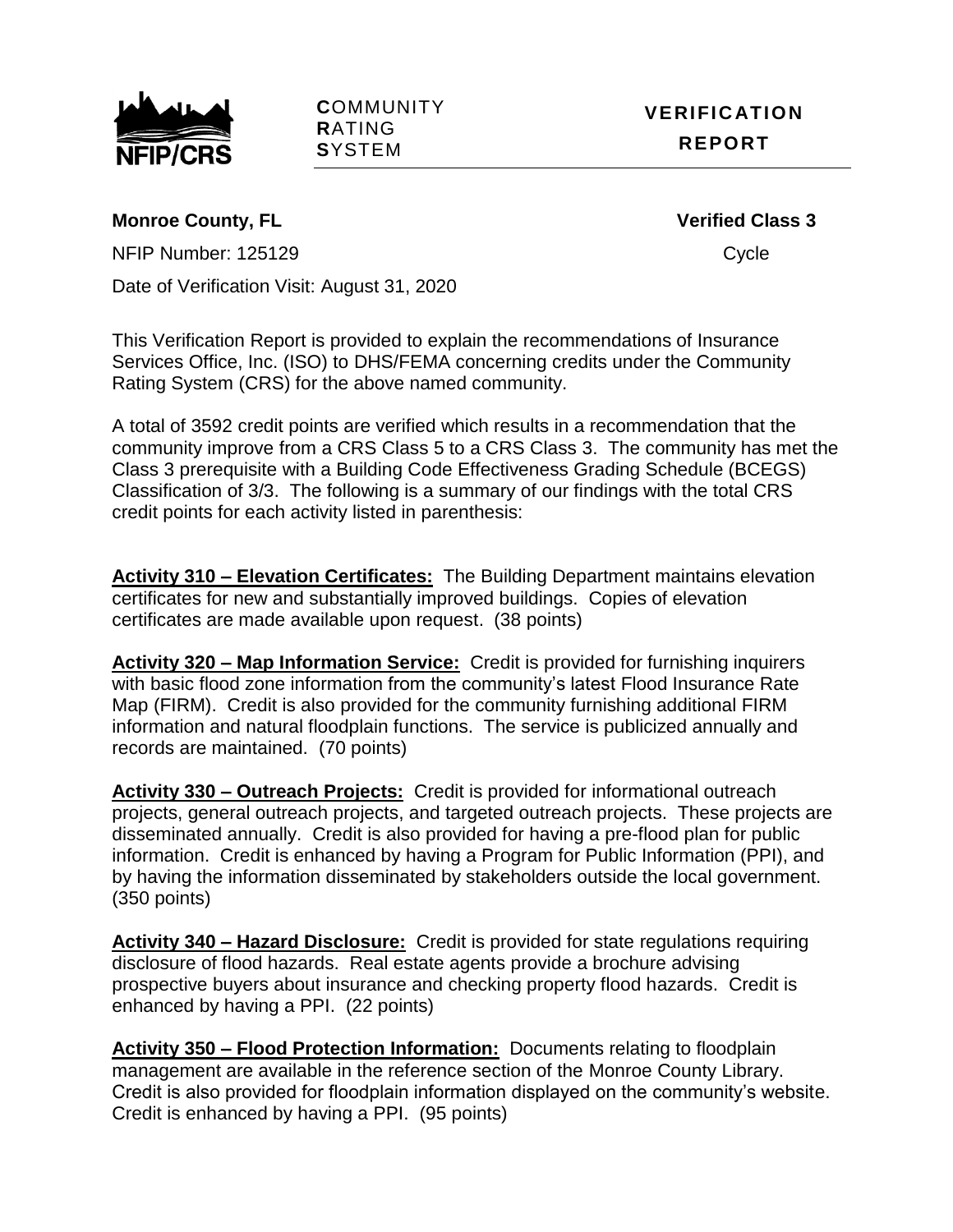**Activity 360 – Flood Protection Assistance:** Credit is provided for offering one-onone advice regarding property protection. Credit is enhanced by having a PPI. (40 points)

**Activity 370 – Flood Insurance Promotion:** Credit is provided for assessing the community's current level of flood insurance coverage and assessing shortcomings. Credit is also provided for development and implementation of a coverage improvement plan. Credit for implementing a coverage improvement plan is enhanced by having a PPI and stakeholder involvement. (90 points)

**Activity 420 – Open Space Preservation:** Credit is provided for preserving approximately 47 percent of the Special Flood Hazard Area (SFHA) as open space, protecting open space land with deed restrictions, and preserving open space land in a natural state. Credit is also provided for regulations and incentives that minimize development in the SFHA. (880 points)

**Activity 430 – Higher Regulatory Standards:** Credit is provided for enforcing regulations that require freeboard for new and substantial improvement construction, foundation protection, cumulative substantial improvement, protection of critical facilities, enclosure limits, local drainage protection, and elevation of new and replacement homes in existing manufactured home parks. Credit is also provided for the enforcement of building codes, a Building Code Effectiveness Grading Schedule (BCEGS) Classification of 3/3, state mandated regulatory standards, and regulations administration. (421 points)

**Activity 440 – Flood Data Maintenance:** Credit is provided for maintaining and using additional map data in the day to day management of the floodplain. Credit is also provided for maintaining copies of all previous FIRMs and Flood Insurance Study Reports. (158 points)

**Activity 450 – Stormwater Management:** The community enforces regulations for stormwater management, low impact development, soil and erosion control, and water quality. Credit is also provided for watershed master planning. (326 points)

**Section 502 – Repetitive Loss Category:** Based on the updates made to the NFIP Report of Repetitive Losses as of May 31, 2018, Monroe County, FL has 454 repetitive loss properties and is a Category C community for CRS purposes. The community FMP and RLAA in place and credited by technical reviewer. (No credit points are applicable to this section)

**Activity 510 – Floodplain Management Planning:** Credit is provided for the adoption and implementation of the Monroe County Local Mitigation Strategy, on November 17, 2015. A progress report must be submitted on an annual basis. Credit is also provided for conducting a repetitive loss area analyses. (497 points)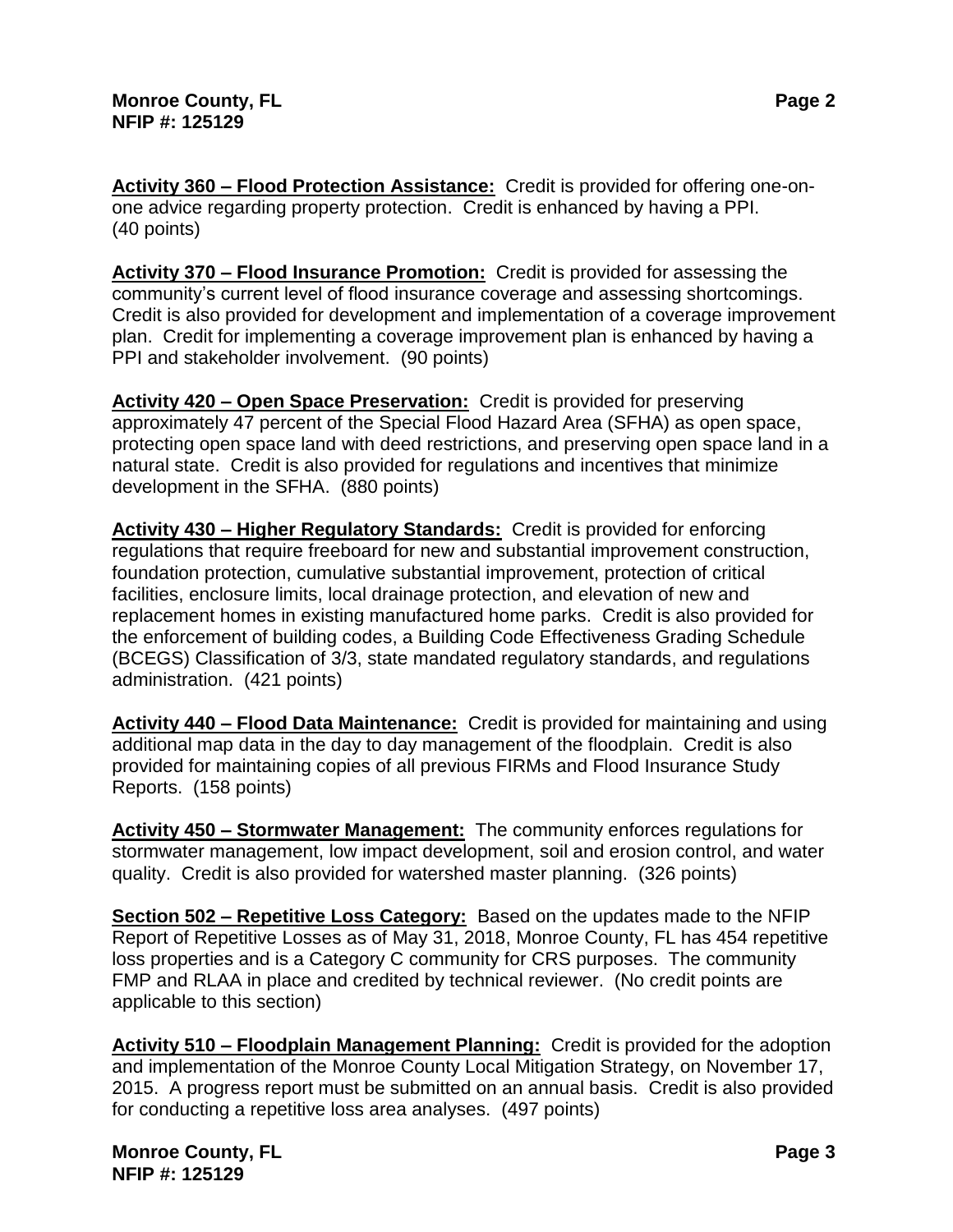**Activity 530 – Flood Protection**: Credit is provided for 68 buildings that have been flood proofed, elevated or otherwise modified to protect them from flood damage. (160 points)

**Activity 540 – Drainage System Maintenance:** Credit is provided for listing problem sites that are inspected more frequently and for implementing an ongoing Capital Improvements Program. (80 points)

**Activity 610 – Flood Warning and Response:** Credit is provided for a program that provides timely identification of impending flood threats, disseminates warnings to appropriate floodplain residents, and coordinates flood response activities. Credit is also provided for the designation as a Storm Ready Community by the National Weather Service. (365 points)

**Activity 710 – County Growth Adjustment**: All credit in the 400 series is multiplied by the growth rate of the county to account for growth pressures. The growth rate for Monroe County, Florida is 1.10.

Attached is the Community Calculations Worksheet that lists the verified credit points for the Community Rating System.

## **CEO Name / Address: CRS Coordinator Name / Address:**

The Honorable Heather Carruthers Lori Lehr Mayor of Monroe County **CRS** Coordinator 500 Whitehead Street 2798 Overseas Highway Key West, Florida 33040 Marathon, Florida 33040

(305) 407-6585

Date Report Prepared: February 25, 2020